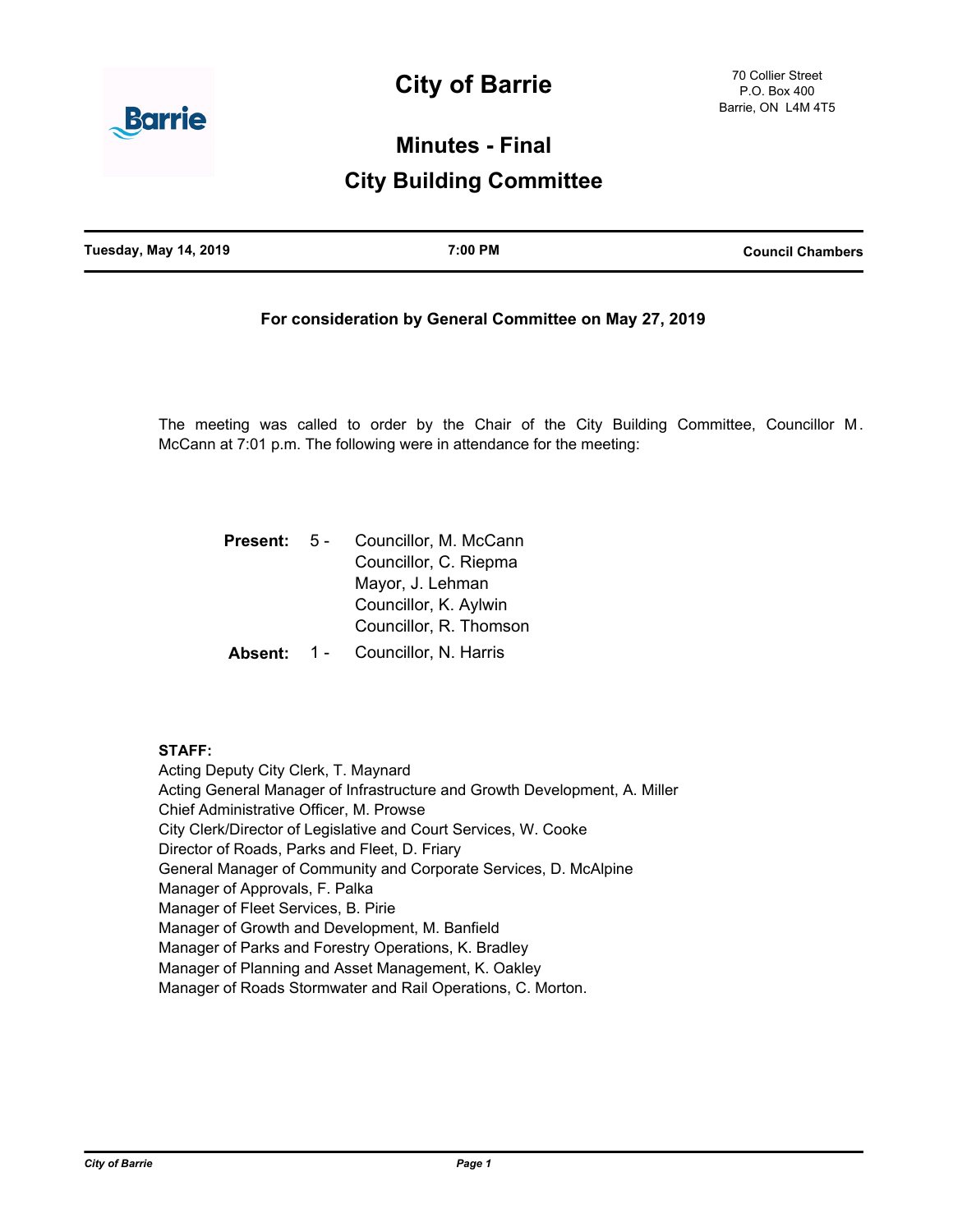The City Building Committee met and reports as follows:

## **SECTION "A"**

# **OPEN DELEGATION FROM REPRESENTATIVE(S) OF THE HEWITT'S LANDOWNER GROUP REQUESTING A DEVIATION TO SITE ALTERATION BY-LAW 2014-100**

Frank Palka, Manager of Approvals provided an overview of Site Alteration By-law 2014-100, and advised that the By-law regulates the placing or dumping of fill, the removal of topsoil and alteration and grade of land in all areas within the City of Barrie. Mr. Palka advised that the Hewitt's Landowner Group is requesting a deviation to Clause 5.7 of the Site Alteration By-law 2014-100 which does not allow for site alteration to occur on lands zoned agricultural. Mr. Palka advised that an amendment to the zoning by-law would be required. Mr. Palka noted that a blanket rezoning was not done on the Hewitt's Lands and that rezoning applications are being submitted as the lands are being developed. He advised that staff in the Engineering, Environmental Services and Planning and Building Services Departments had met with the Hewitt's Landowner Group to determine a solution that would both meet the intent of the Site Alteration By-law and the request of the Hewitt's Landowner Group. Mr. Palka explained the process that would need to be undertaken to remove the soil including the other conditions detailed in the By-law.

Bryan Richardson of R.J. Burnside and Associates Limited provided a presentation concerning a request for a deviation to Site Alteration By -law 2014-100, on behalf of the Hewitt's Landowner Group.

Mr. Richardson discussed slides concerning the following topics:

- An overview of Site Alteration By-law 2014-100, specifically clause 5.7 related to site alterations being prohibited on lands zoned agriculture;
- The rationale associated with the request for the deviation from the Site Alteration By-law;
- An illustration of the Hewitt's Secondary Plan;
- An illustration of the Hewitt's Development Plan;
- · A plan identifying the proposed site alterations; and
- That the landowner will be in compliance of permit requirements and site alteration permit requirements.

In closing, Mr. Richardson requested that the Committee consider granting a deviation to clause 5.7 of the Site Alteration By-law to exempt them from the requirements to rezone the lands from agricultural.

Members of the Committee asked a number of questions of Mr. Richardson and City staff and received responses.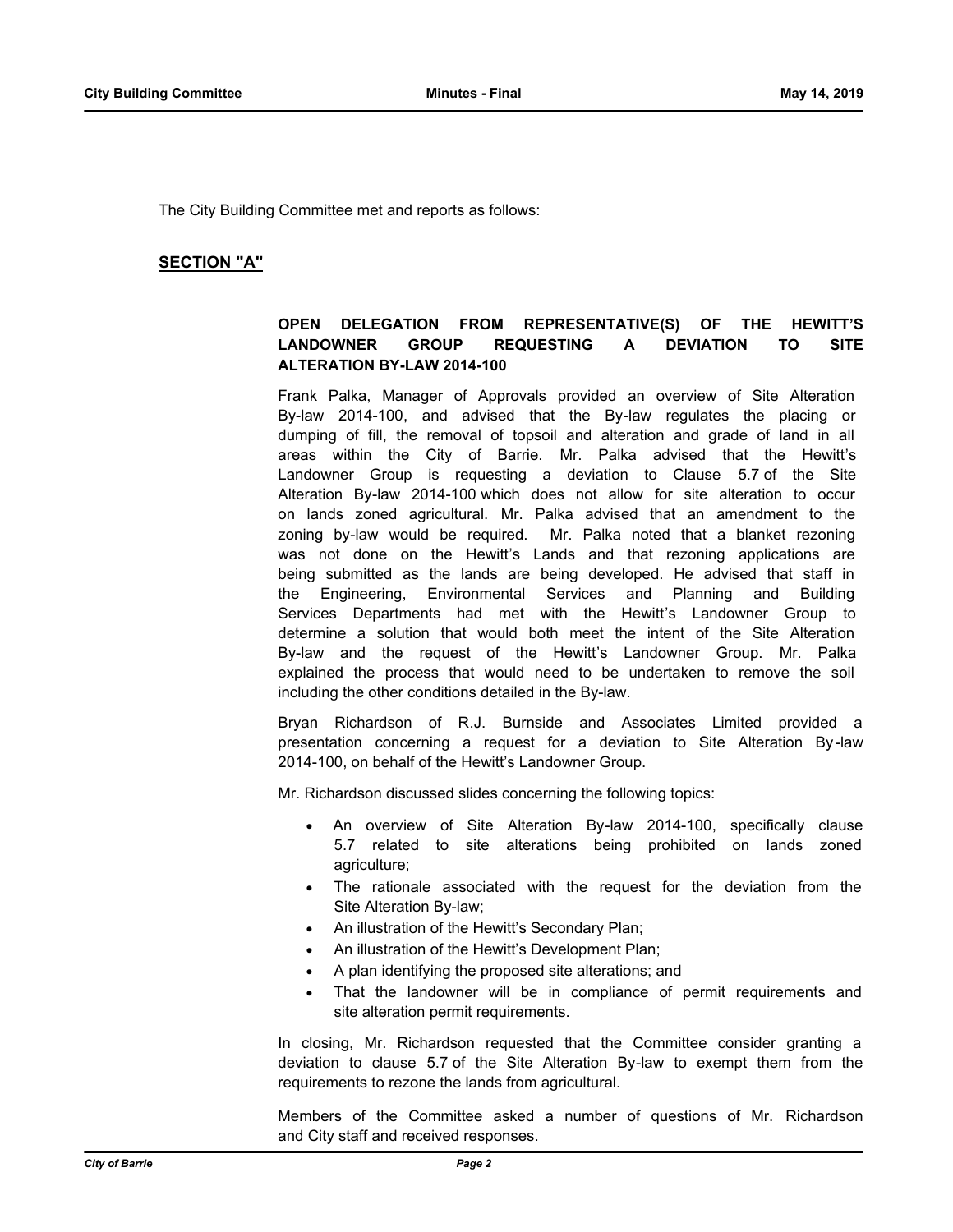The City Building Committee met and recommends adoption of the following:

#### **SECTION "B"**

### **REQUEST FOR DEVIATION FROM THE SITE ALTERATION BY-LAW 2014-100**

That the request for deviation from Site Alteration By-law 2014-100 by the Hewitt's Landowners Group in order to issue Site Alteration Permits without prior re-zoning of the Secondary Plan Areas, be approved subject to the following:

a) The Hewitt's Landowners Group provide justification acceptable to City staff and comply with all other requirements under the Site Alteration By-law 2014-100 in a form acceptable to the Directors of Engineering, Environmental Services and Planning and Building Services Departments.

This matter was recommended to General Committee for consideration of adoption at its meeting to be held on 2019-05-27.

The City Building Committee met and reports as follows:

#### **SECTION "C"**

# **OPEN DELEGATION BY NEIL LITTLE CONCERNING THE DAVID BUSBY CENTRE**

Neil Little on behalf of the residents of McDonald Street provided an open delegation concerning the David Busby Centre.

Mr. Little requested that a solid fence be installed along McDonald Street to the corner of the David Busby Centre. He noted a few variances concerning location and height that require approval.

Mr. Little discussed the concerns of the residents of McDonald Street related to the activities and disruptive behaviours they have observed taking place at the David Busby Centre. Mr. Little advised that homeowners and tenants living on McDonald Street feel that they have no privacy and that they are concerned about their own safety and well-being along with the security of their properties. He continued to reiterate the request for a fence and why the residents feel one is needed.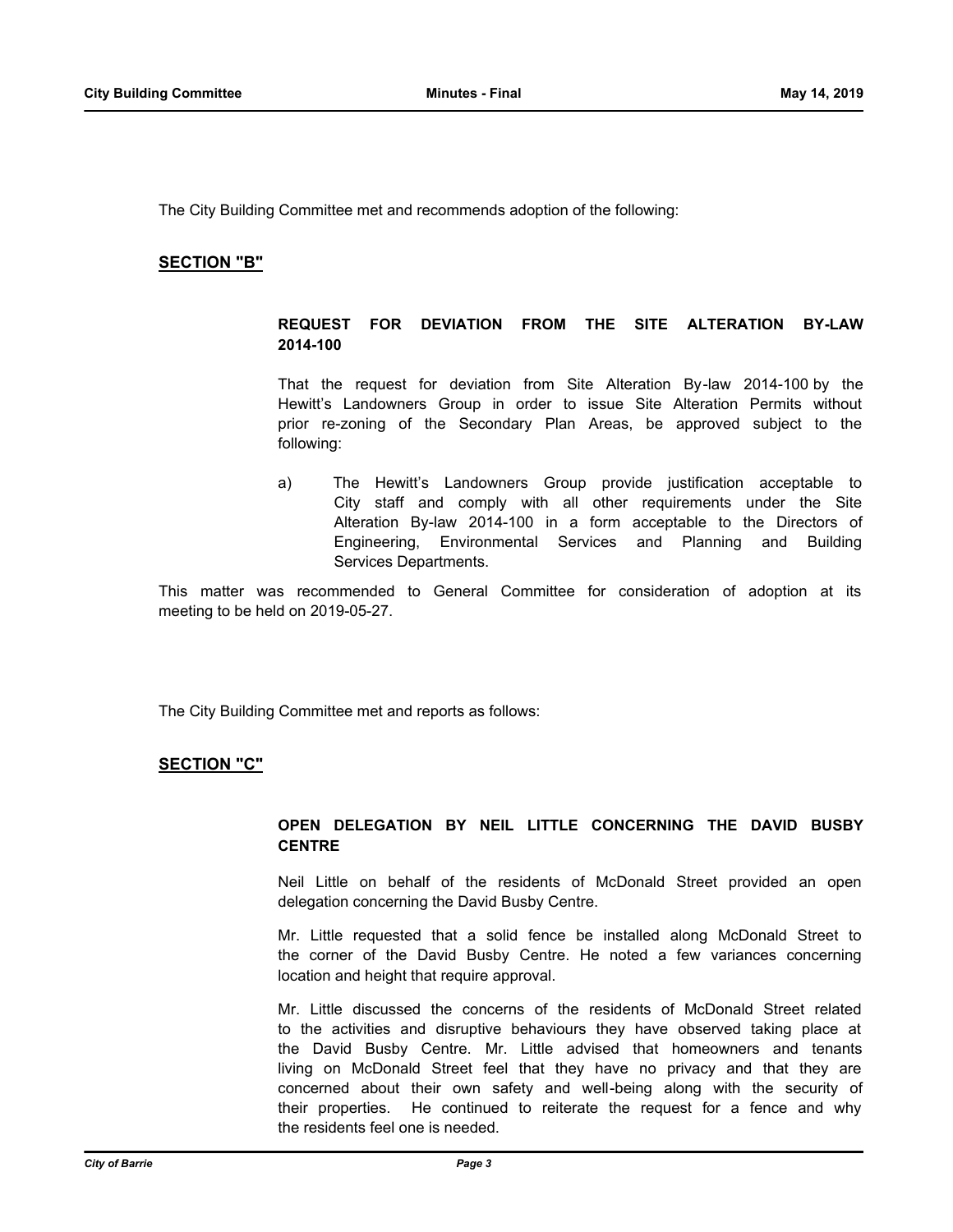Mr. Little also requested that patrons of the Busby Centre be required to use the front door to the building off of Mulcaster Street and not the entrance off of McDonald Street.

In closing, Mr. Little reiterated his requests for a fence, change of entrance for the patrons and also requested a security guard be on-site while the facility is opened.

Members of the Committee asked a number of questions of Mr. Little and received responses.

#### **PRESENTATION CONCERNING A GROWTH MANAGEMENT UPDATE**

Michelle, Banfield, Manager of Growth and Development provided a presentation concerning Growth Management.

Ms. Banfield discussed slides concerning the following topics:

- · The Salem and Hewitt's Secondary Plan Area projected growth between 2016-2031;
- · A comparison of the structure and population of the City between 2031 and 2041;
- The collaboration between departments related to development in the City;
- · The Information Technology Department resources used to support the development review process;
- Mapping and imaging available to support development related processes in the City of Barrie;
- A comparison of population density and associated service costs;
- · Highlights of the progress of development in the Salem and Hewitt's Secondary Plan Area; and
- · The current and future milestones associated with Growth Management in the City.

Members of the Committee asked and numbers of questions of City staff and received responses.

#### **PRESENTATION CONCERNING A ROADS, PARKS AND FLEET 101**

Dave Friary, Director of Roads Parks and Fleet provided a presentation concerning a Roads Parks and Fleet 101.

Mr. Friary discussed slides concerning the following topics:

- The Roads, Parks and Fleet Departments mandate and Services that the Department provides;
- · An organizational chart of the Roads, Parks and Fleet Department;
- The number of staff within the Department hours worked and volume and type of service calls received;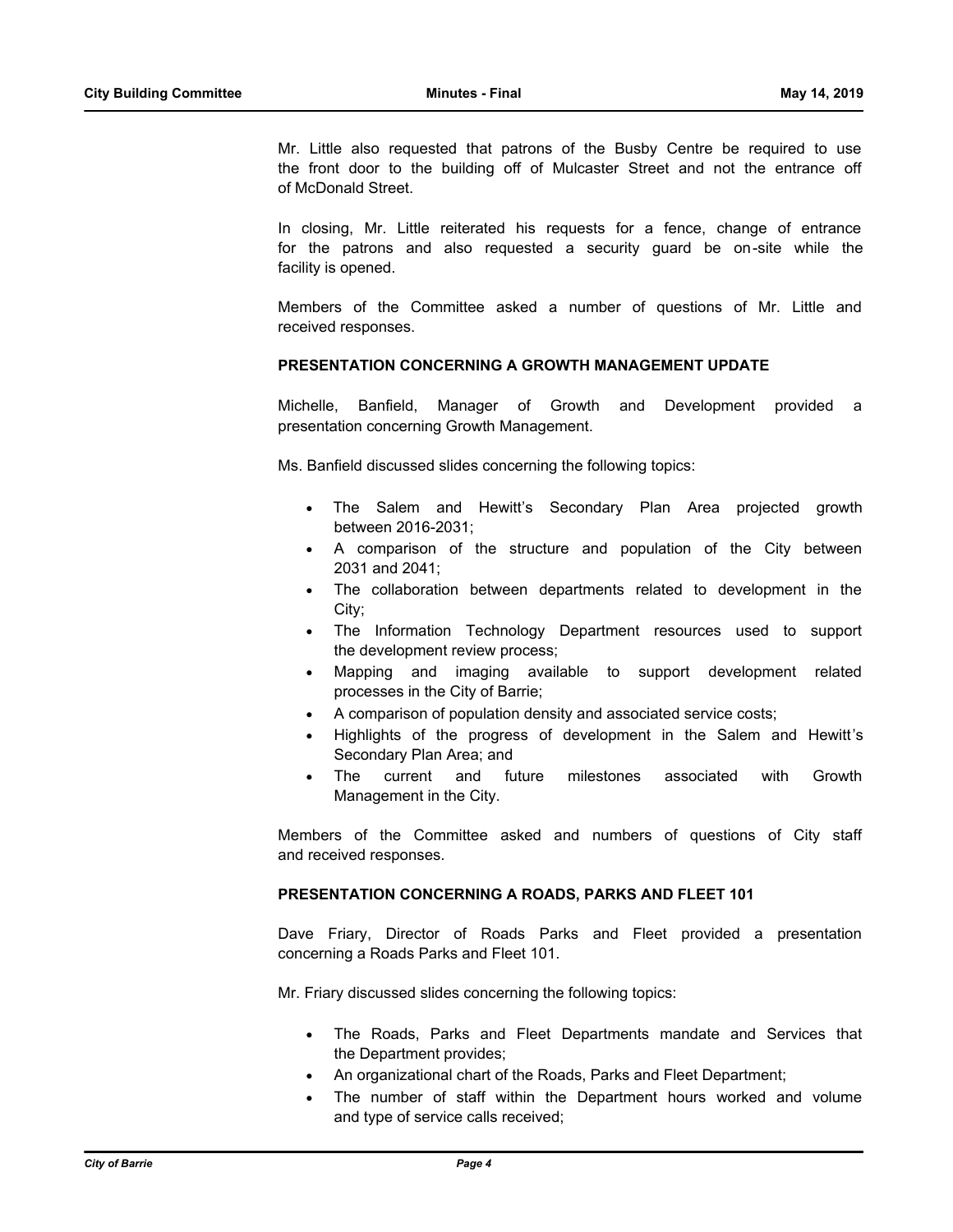- · Areas that Roads, Parks and Fleet Department are not responsible for;
- The fun facts about the Roads, Parks and Fleet Department;
- Contributions to innovation within the City;
- Pilot Projects that were undertaken to improve service delivery; and
- Methods to communicate with the Roads. Parks and Fleet Department including submitting complaints.

Members of the Committee asked a numbers of questions of City staff and received responses.

# **REPORT OF THE HERITAGE BARRIE COMMITTEE DATED FEBRUARY 26, 2019**

The Report of the Heritage Barrie Committee dated February 26, 2019 was received.

## **REPORT OF THE COMMUNITIES IN BLOOM COMMITTEE DATED MARCH 7, 2019**

The Report of the Communities in Bloom Committee dated March 7, 2019 was received.

# **REPORT OF THE HERITAGE BARRIE COMMITTEE DATED MARCH 13, 2019**

The Report of the Heritage Barrie Committee dated March 13, 2019 was received.

The City Building Committee met and recommends adoption of the following:

#### **SECTION "D"**

## **REVIEW OF THE HISTORICAL PLAQUE REQUEST FOR 62 WILLIAM STREET**

That staff in the Planning and Building Services Department review the Heritage Barrie Committee's past practices regarding requests for historical plaques to recognize heritage properties in the City of Barrie and develop criteria for a historical plaque program.

This matter was recommended to General Committee for consideration of adoption at its meeting to be held on 2019-05-27.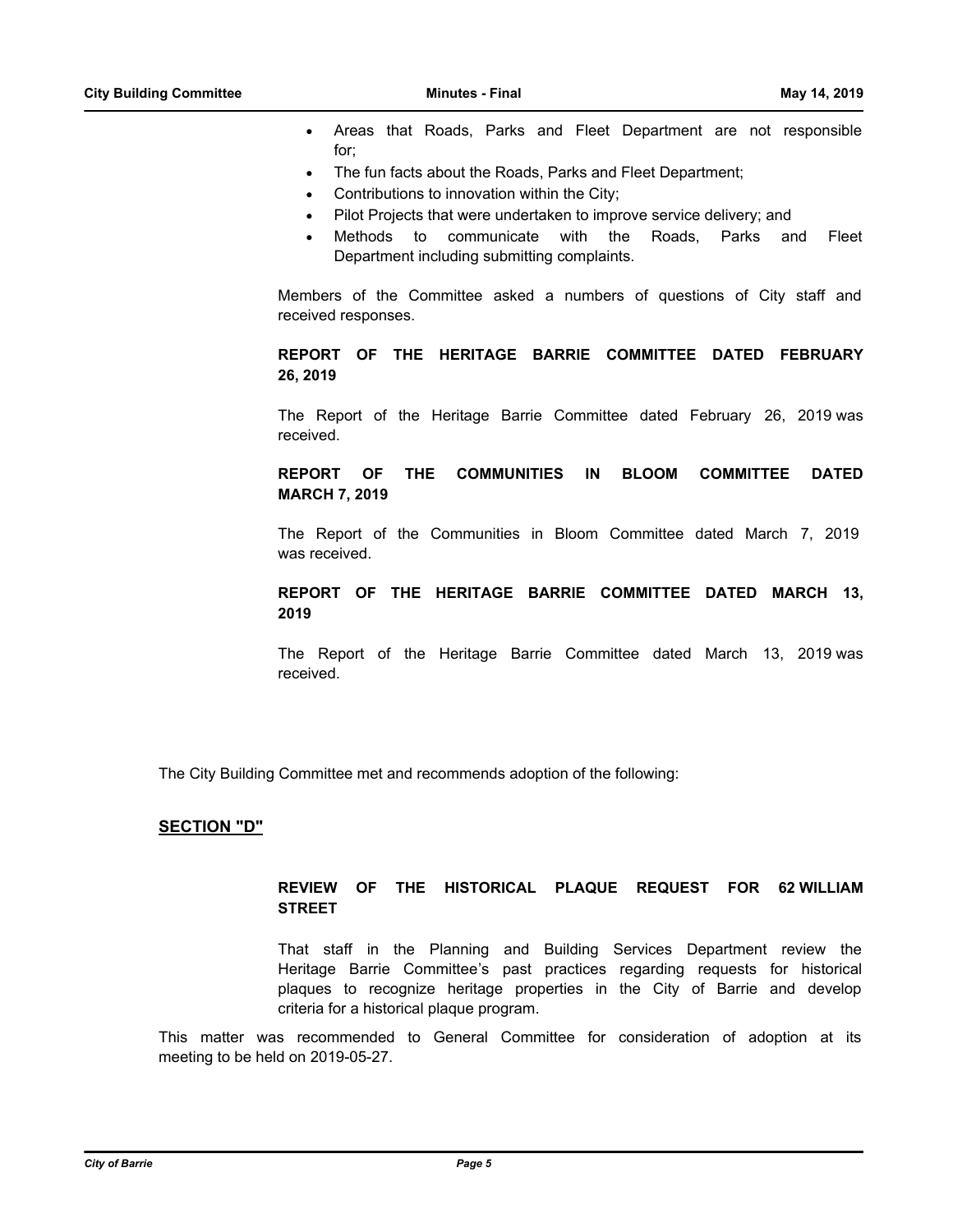The City Building Committee met and reports as follows:

## **SECTION "E"**

# **REPORT OF THE ACTIVE TRANSPORTATION AND SUSTAINABILITY COMMITTEE DATED MARCH 19, 2019**

The Report of the Active Transportation and Sustainability Committee dated March 19, 2019 was received.

## **REPORT OF THE ACTIVE TRANSPORTATION AND SUSTAINABILITY COMMITTEE DATED MARCH 26, 2019**

The Report of the Active Transportation and Sustainability Committee dated March 26, 2018 was received.

#### **MULTI-MODAL ACTIVE TRANSPORTATION MASTER PLAN**

That the following matter be received.

That staff in the Engineering Department investigate actionable recommendations to achieve the 2031 modal share targets identified in the 2014 Multi-Modal Active Transportation Master Plan by 2031, rather than using these targets for the 2041 planning horizon in the updated Transportation Master Plan and report back to City Building Committee.

The City Building Committee met and recommends adoption of the following:

#### **SECTION "F"**

### **MULTI-MODAL ACTIVE TRANSPORTATION MASTER PLAN**

That staff in the Engineering Department investigate potential options for cycling infrastructure at the Essa Road and Dunlop Street Highway 400 interchanges and areas within the City for multi-use pathways.

This matter was recommended to General Committee for consideration of adoption at its meeting to be held on 2019-05-27.